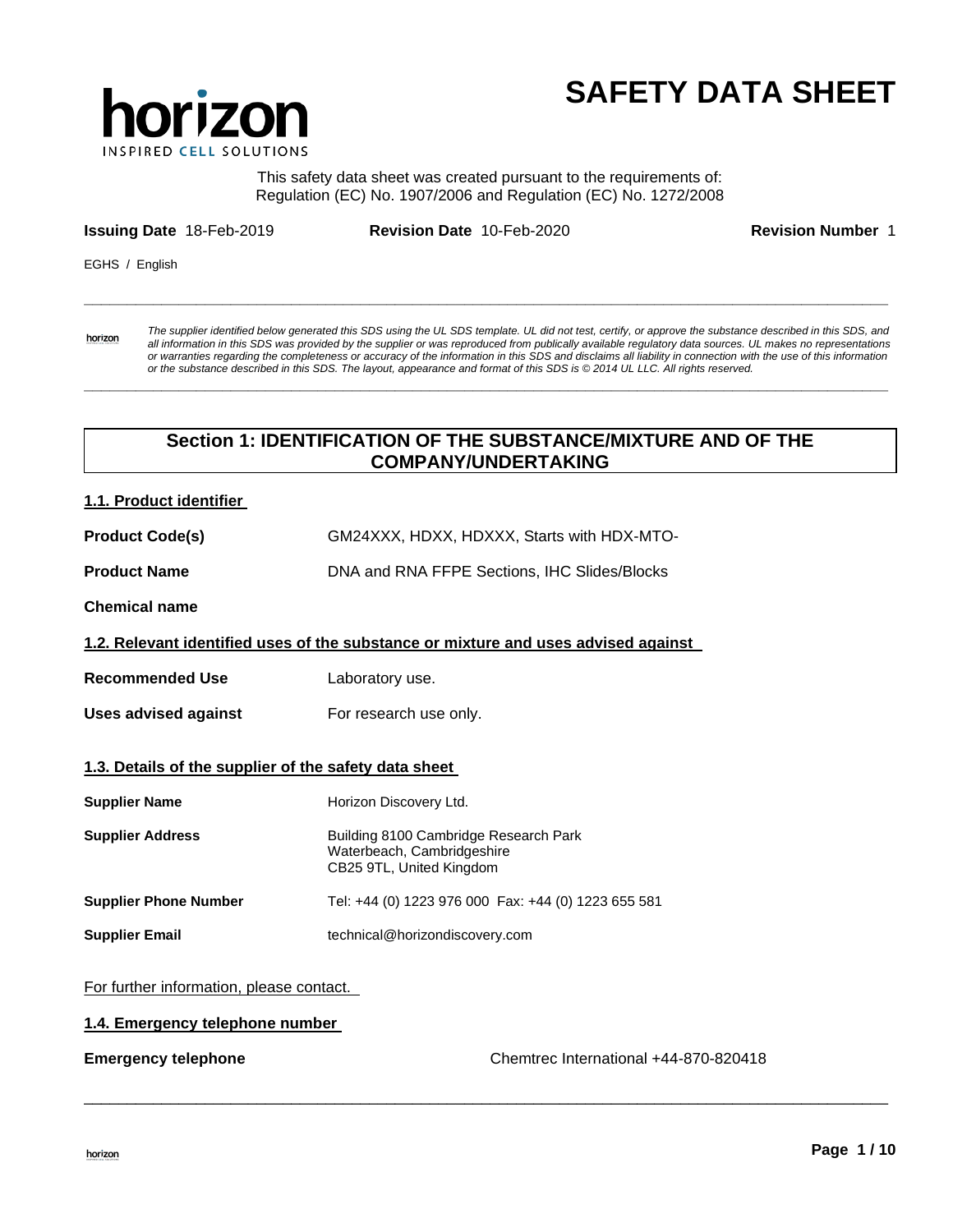# **SECTION 2: Hazards identification**

\_\_\_\_\_\_\_\_\_\_\_\_\_\_\_\_\_\_\_\_\_\_\_\_\_\_\_\_\_\_\_\_\_\_\_\_\_\_\_\_\_\_\_\_\_\_\_\_\_\_\_\_\_\_\_\_\_\_\_\_\_\_\_\_\_\_\_\_\_\_\_\_\_\_\_\_\_\_\_\_\_\_\_\_\_\_\_\_\_\_\_\_\_

## **2.1. Classification of the substance or mixture**

**Regulation (EC) No 1272/2008** 

# **2.2. Label elements**

## **2.3. Other hazards**

No information available

# **SECTION 3: Composition/information on ingredients**

## **3.1 Substances**

| Chemical name | EC No | CAS-No     | Weight-% | Classification according<br>to Regulation (EC) No.<br>1272/2008 [CLP] | REACH Req.<br>No.    |
|---------------|-------|------------|----------|-----------------------------------------------------------------------|----------------------|
| Paraffin Wax  |       | 64742-4-34 | 85-95%   | No data available                                                     | No data<br>available |
| Cells         |       | N/A        | $5-15%$  | No data available                                                     | No data<br>available |

## **Full text of H- and EUH-phrases: see section 16**

This product does not contain candidate substances of very high concern at a concentration >=0.1% (Regulation (EC) No. 1907/2006 (REACH), Article 59)

| Chemical<br>name | $\bigcap_{n=1}^{\infty}$<br>CAS-NO | <b>SVHC</b><br>. .<br>candidates |
|------------------|------------------------------------|----------------------------------|
| Paraffin<br>Wax  | 64742-4-34                         |                                  |
| `ells            | N/A                                |                                  |

# **SECTION 4: First aid measures**

#### **4.1. Description of first aid measures**

| <b>Inhalation</b>                                                               | Move to fresh air in case of accidental inhalation of vapors. If breathing is difficult,<br>give oxygen. Get medical attention immediately if symptoms occur. |  |
|---------------------------------------------------------------------------------|---------------------------------------------------------------------------------------------------------------------------------------------------------------|--|
| <b>Skin contact</b>                                                             | Wash off immediately with plenty of water for at least 15 minutes. Get medical<br>attention if irritation develops and persists.                              |  |
| Eye contact                                                                     | Rinse immediately with plenty of water, also under the eyelids, for at least 15<br>minutes. Get medical attention if irritation develops and persists.        |  |
| Ingestion                                                                       | DO NOT induce vomiting. Call a physician or Poison Control Center immediately.                                                                                |  |
| 4.2. Most important symptoms and effects, both acute and delayed                |                                                                                                                                                               |  |
| <b>Symptoms</b>                                                                 | No information available.                                                                                                                                     |  |
| 4.3. Indication of any immediate medical attention and special treatment needed |                                                                                                                                                               |  |
| Note to physicians                                                              | Treat symptomatically.                                                                                                                                        |  |

\_\_\_\_\_\_\_\_\_\_\_\_\_\_\_\_\_\_\_\_\_\_\_\_\_\_\_\_\_\_\_\_\_\_\_\_\_\_\_\_\_\_\_\_\_\_\_\_\_\_\_\_\_\_\_\_\_\_\_\_\_\_\_\_\_\_\_\_\_\_\_\_\_\_\_\_\_\_\_\_\_\_\_\_\_\_\_\_\_\_\_\_\_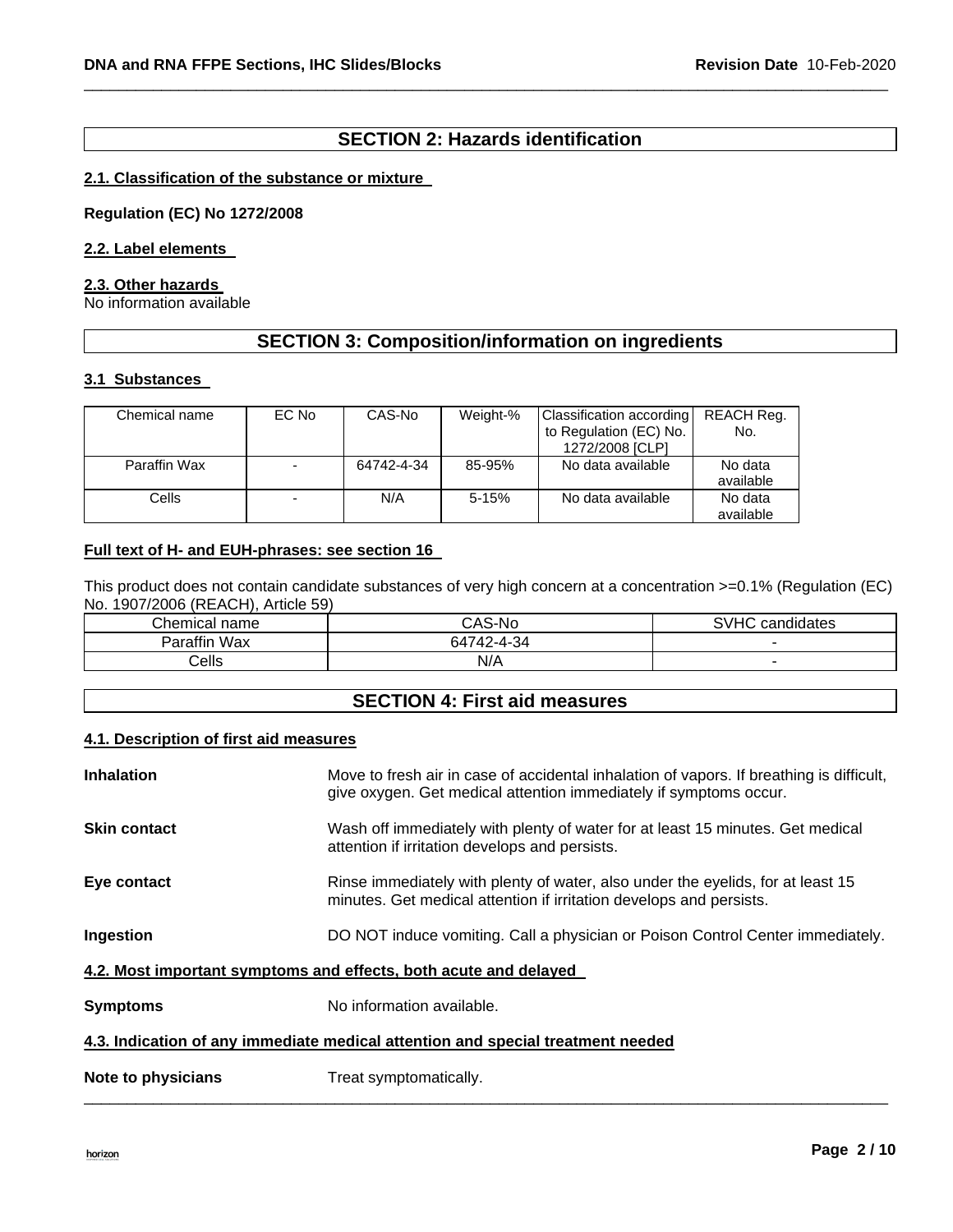# **Section 5: FIRE FIGHTING MEASURES**

\_\_\_\_\_\_\_\_\_\_\_\_\_\_\_\_\_\_\_\_\_\_\_\_\_\_\_\_\_\_\_\_\_\_\_\_\_\_\_\_\_\_\_\_\_\_\_\_\_\_\_\_\_\_\_\_\_\_\_\_\_\_\_\_\_\_\_\_\_\_\_\_\_\_\_\_\_\_\_\_\_\_\_\_\_\_\_\_\_\_\_\_\_

## **5.1. Extinguishing media**

**Suitable Extinguishing Media** Use extinguishing measures that are appropriate to local circumstances and the surrounding environment.

**Unsuitable extinguishing media** No information available.

## **5.2. Special hazards arising from the substance or mixture**

## **Specific hazards arising from the chemical**

Thermal decomposition can lead to release of irritating and toxic gases and vapors.

## **5.3. Advice for firefighters**

## **Special protective equipment for fire-fighters**

Firefighters should wear self-contained breathing apparatus and full firefighting turnout gear. Use personal protection equipment.

## **SECTION 6: Accidental release measures**

## **6.1. Personal precautions, protective equipment and emergency procedures**

**Personal precautions** Ensure adequate ventilation. Use personal protective equipment as required. Avoid contact with skin, eyes or clothing. **For emergency responders** Use personal protection recommended in Section 8. **6.2. Environmental precautions Environmental precautions** Should not be released into the environment. See Section 12 for additional Ecological Information. **6.3. Methods and material for containment and cleaning up Methods for containment** Prevent further leakage or spillage if safe to do so. **Methods for cleaning up** Take up mechanically, placing in appropriate containers for disposal. **6.4. Reference to other sections Reference to other sections** See section 8 for more information. See section 13 for more information. **SECTION 7: Handling and storage** 

#### **7.1. Precautions for safe handling**

**Advice on safe handling** Use personal protection equipment.

**General Hygiene Considerations** Handle in accordance with good industrial hygiene and safety practice.

\_\_\_\_\_\_\_\_\_\_\_\_\_\_\_\_\_\_\_\_\_\_\_\_\_\_\_\_\_\_\_\_\_\_\_\_\_\_\_\_\_\_\_\_\_\_\_\_\_\_\_\_\_\_\_\_\_\_\_\_\_\_\_\_\_\_\_\_\_\_\_\_\_\_\_\_\_\_\_\_\_\_\_\_\_\_\_\_\_\_\_\_\_

## **7.2. Conditions for safe storage, including any incompatibilities**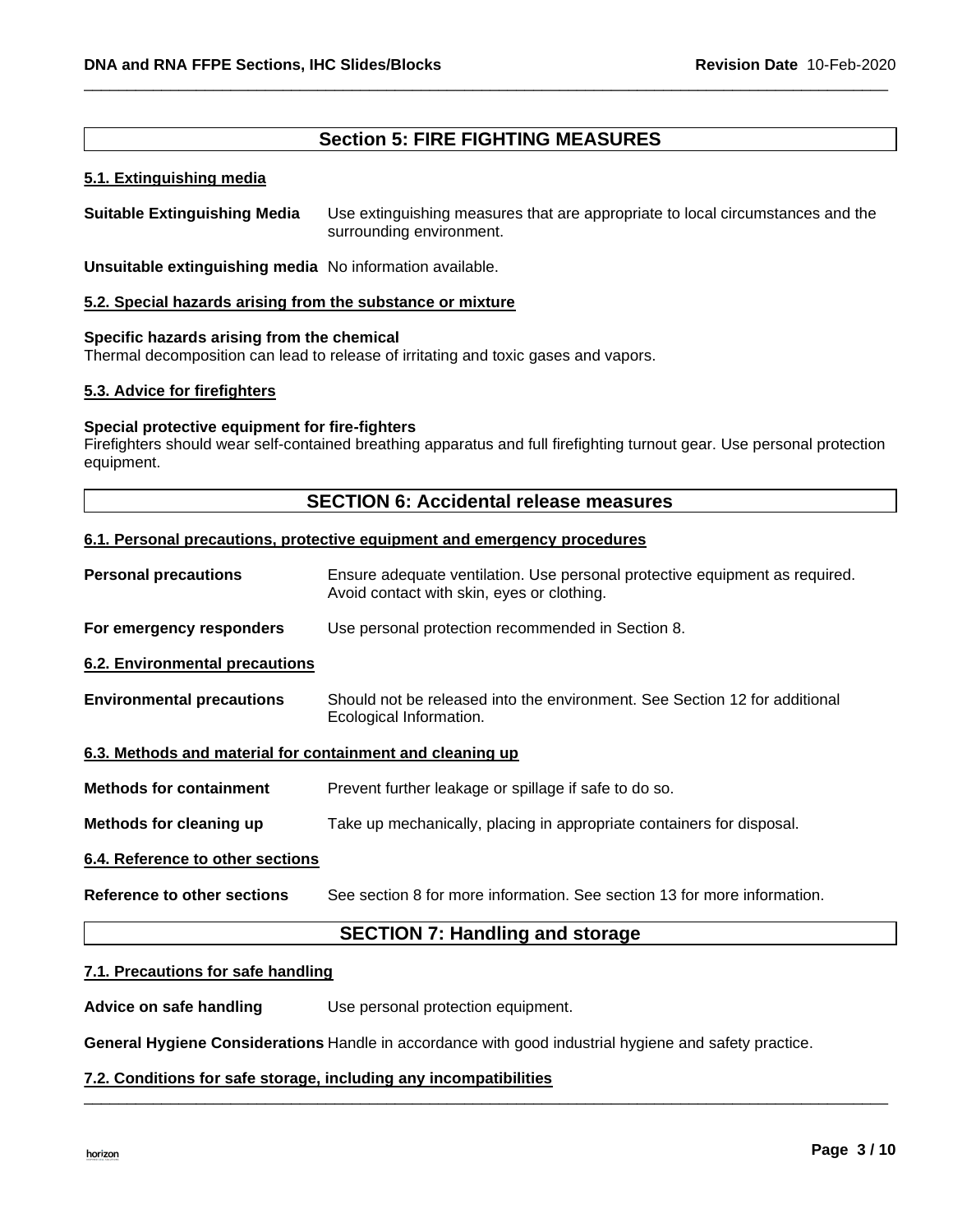# **Storage Conditions Store at 4°C.**

## **7.3. Specific end use(s)**

**Identified Uses** 

**Risk Management Methods (RMM)** 

The information required is contained in this Material Safety Data Sheet.

# **Section 8: EXPOSURE CONTROLS/PERSONAL PROTECTION**

\_\_\_\_\_\_\_\_\_\_\_\_\_\_\_\_\_\_\_\_\_\_\_\_\_\_\_\_\_\_\_\_\_\_\_\_\_\_\_\_\_\_\_\_\_\_\_\_\_\_\_\_\_\_\_\_\_\_\_\_\_\_\_\_\_\_\_\_\_\_\_\_\_\_\_\_\_\_\_\_\_\_\_\_\_\_\_\_\_\_\_\_\_

#### **8.1. Control parameters**

**Exposure Limits** This product, as supplied, does not contain any hazardous materials with occupational exposure limits established by the region specific regulatory bodies

#### **Recommended monitoring procedures**

Refer to European Standard EN 14042 (Workplace atmospheres - Guide for the application and use of procedures for the assessment of exposure to chemical and biological agents) or equivalent national standard(s).

**Derived No Effect Level (DNEL)** No information available

#### **Predicted No Effect Concentration (PNEC)** No information available

#### **8.2. Exposure controls**

#### **Engineering Controls**

Ensure adequate ventilation, especially in confined areas. Ensure that eyewash stations and safety showers are close to the workstation location.

#### **Personal protective equipment**

| <b>Eye/face protection</b>                | Wear safety glasses with side shields (or goggles).                                                                                                                            |
|-------------------------------------------|--------------------------------------------------------------------------------------------------------------------------------------------------------------------------------|
| <b>Hand Protection</b>                    | Protective gloves.                                                                                                                                                             |
| Skin and body protection                  | Wear suitable protective clothing.                                                                                                                                             |
| <b>Respiratory protection</b>             | No protective equipment is needed under normal use conditions. If exposure limits<br>are exceeded or irritation is experienced, ventilation and evacuation may be<br>required. |
| <b>Environmental exposure</b><br>controls | No information available.                                                                                                                                                      |

## **SECTION 9: Physical and chemical properties**

\_\_\_\_\_\_\_\_\_\_\_\_\_\_\_\_\_\_\_\_\_\_\_\_\_\_\_\_\_\_\_\_\_\_\_\_\_\_\_\_\_\_\_\_\_\_\_\_\_\_\_\_\_\_\_\_\_\_\_\_\_\_\_\_\_\_\_\_\_\_\_\_\_\_\_\_\_\_\_\_\_\_\_\_\_\_\_\_\_\_\_\_\_

#### **9.1. Information on basic physical and chemical properties**

| <b>Physical state</b> | Solid                    |
|-----------------------|--------------------------|
| Appearance            | No information available |
| Odor                  | No information available |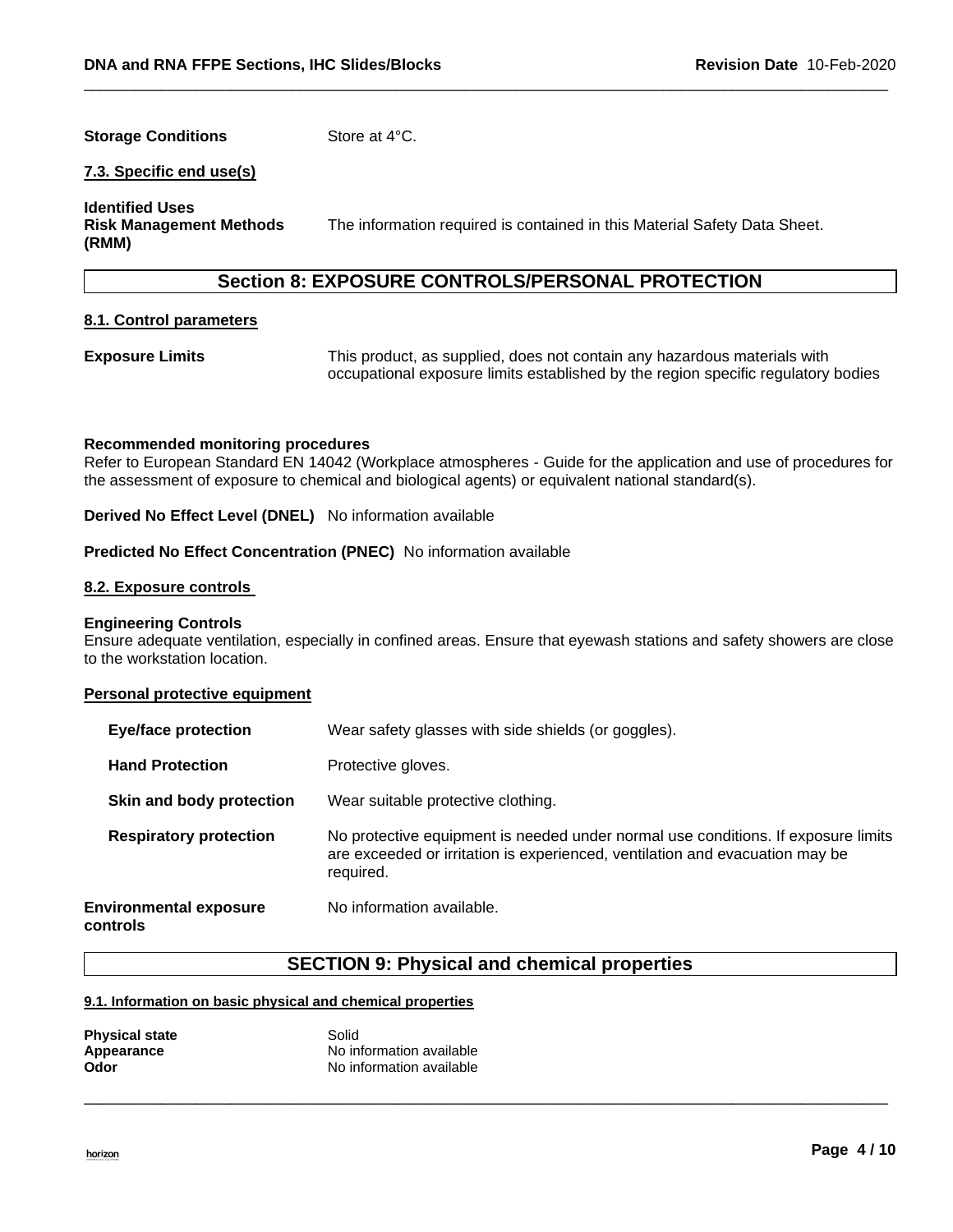| Color                                                   | No information available |                       |
|---------------------------------------------------------|--------------------------|-----------------------|
| <b>Odor Threshold</b>                                   | No information available |                       |
|                                                         |                          |                       |
| <b>Property</b>                                         | <b>Values</b>            | <b>Remarks Method</b> |
| pН                                                      | No data available        | None known            |
| <b>Melting / freezing point</b>                         | $50 - 60 °C$             | None known            |
| Boiling point / boiling range                           | No data available        | None known            |
| <b>Flash Point</b>                                      | No data available        | None known            |
| <b>Evaporation Rate</b>                                 | No data available        | None known            |
| Flammability (solid, gas)                               | No data available        | None known            |
| <b>Flammability Limit in Air</b>                        |                          | None known            |
| <b>Upper flammability limit</b>                         | No data available        |                       |
| <b>Lower flammability limit</b>                         | No data available        |                       |
| Vapor pressure                                          | No data available        | None known            |
| <b>Vapor density</b>                                    | No data available        | .? (Air = 1)          |
| <b>Relative density</b>                                 | No data available        | None known            |
| <b>Water Solubility</b>                                 | No data available        | None known            |
| Solubility(ies)                                         | No data available        | None known            |
| Partition coefficient: n-octanol/waterNo data available |                          | None known            |
| <b>Autoignition temperature</b>                         | No data available        | None known            |
| <b>Decomposition temperature</b>                        | No data available        | None known            |
| <b>Kinematic viscosity</b>                              | No data available        | None known            |
| <b>Viscosity</b>                                        | No data available        | None known            |
| 9.2. Other information                                  |                          |                       |
|                                                         |                          |                       |
| <b>Softening Point</b>                                  | No information available |                       |
| <b>Molecular Weight</b>                                 | No information available |                       |
| <b>VOC Content (%)</b>                                  | No information available |                       |
| <b>Liquid Density</b>                                   | No information available |                       |
| <b>Bulk Density</b>                                     | No information available |                       |
| <b>Particle Size</b>                                    | No information available |                       |
| <b>Particle Size Distribution</b>                       | No information available |                       |

\_\_\_\_\_\_\_\_\_\_\_\_\_\_\_\_\_\_\_\_\_\_\_\_\_\_\_\_\_\_\_\_\_\_\_\_\_\_\_\_\_\_\_\_\_\_\_\_\_\_\_\_\_\_\_\_\_\_\_\_\_\_\_\_\_\_\_\_\_\_\_\_\_\_\_\_\_\_\_\_\_\_\_\_\_\_\_\_\_\_\_\_\_

# **SECTION 10: Stability and reactivity**

# **10.1. Reactivity**

No data available.

# **10.2. Chemical stability**

Stable under normal conditions.

Explosion Data Sensitivity to Mechanical Impact None. Sensitivity to Static Discharge None.

\_\_\_\_\_\_\_\_\_\_\_\_\_\_\_\_\_\_\_\_\_\_\_\_\_\_\_\_\_\_\_\_\_\_\_\_\_\_\_\_\_\_\_\_\_\_\_\_\_\_\_\_\_\_\_\_\_\_\_\_\_\_\_\_\_\_\_\_\_\_\_\_\_\_\_\_\_\_\_\_\_\_\_\_\_\_\_\_\_\_\_\_\_

# **10.3. Possibility of hazardous reactions**

| <b>Possibility of Hazardous</b><br><b>Reactions</b> | None under normal processing.            |
|-----------------------------------------------------|------------------------------------------|
| <b>Hazardous Polymerization</b>                     | Hazardous polymerization does not occur. |
| 10.4. Conditions to avoid                           |                                          |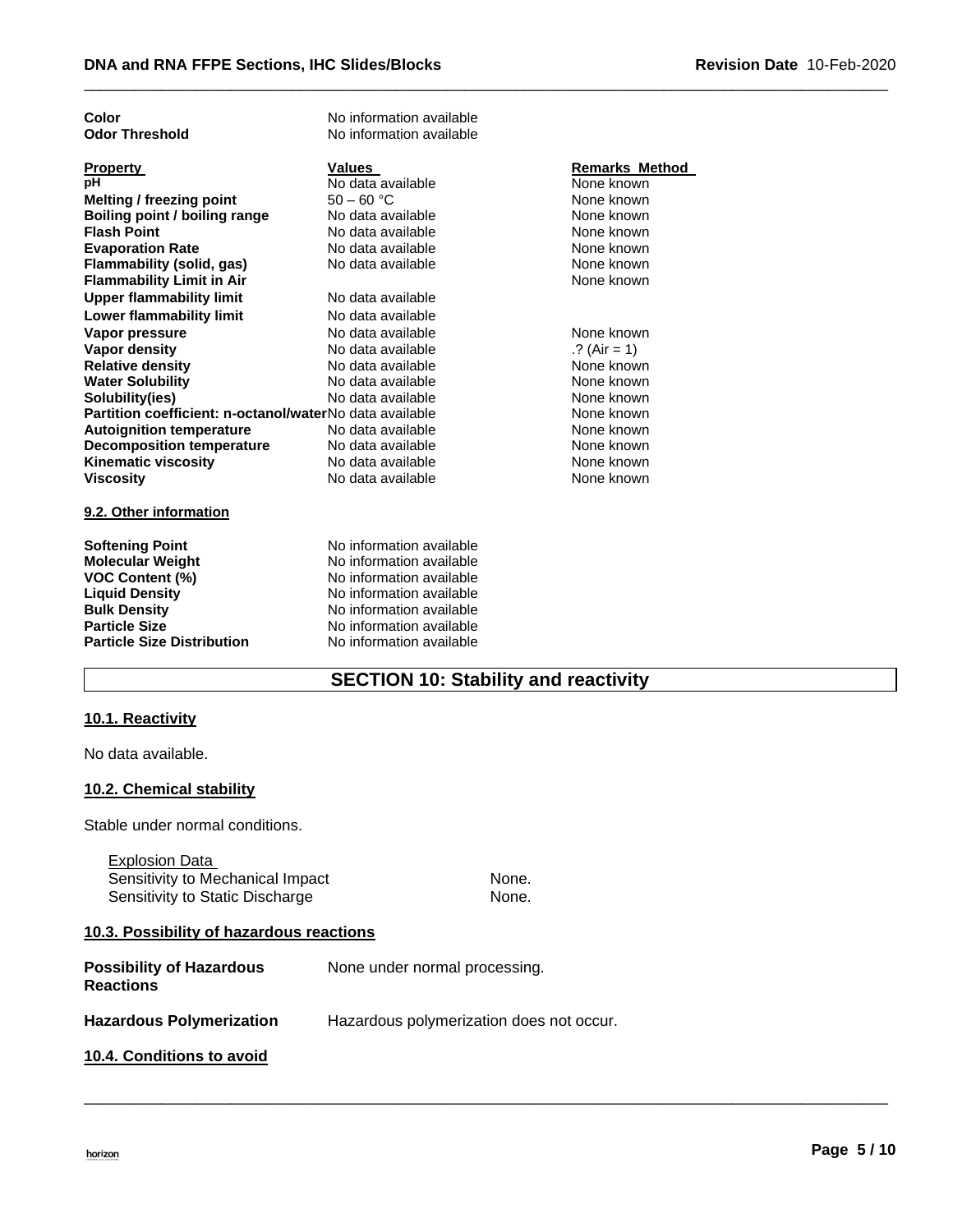Excessive heat.

# **10.5. Incompatible materials**

Strong oxidizing agents.

# **10.6. Hazardous decomposition products**

None under normal use conditions.

# **SECTION 11: Toxicological information**

\_\_\_\_\_\_\_\_\_\_\_\_\_\_\_\_\_\_\_\_\_\_\_\_\_\_\_\_\_\_\_\_\_\_\_\_\_\_\_\_\_\_\_\_\_\_\_\_\_\_\_\_\_\_\_\_\_\_\_\_\_\_\_\_\_\_\_\_\_\_\_\_\_\_\_\_\_\_\_\_\_\_\_\_\_\_\_\_\_\_\_\_\_

# **11.1. Information on toxicological effects**

## **Information on likely routes of exposure**

## **Product Information**

| <b>Inhalation</b>                                           | Specific test data for the substance or mixture is not available.                          |
|-------------------------------------------------------------|--------------------------------------------------------------------------------------------|
| Eye contact                                                 | Specific test data for the substance or mixture is not available.                          |
| <b>Skin contact</b>                                         | Specific test data for the substance or mixture is not available.                          |
| Ingestion                                                   | Specific test data for the substance or mixture is not available.                          |
| Information on toxicological effects                        |                                                                                            |
| <b>Symptoms</b>                                             | No information available.                                                                  |
| <b>Numerical measures of toxicity</b>                       |                                                                                            |
| <b>Acute Toxicity</b>                                       |                                                                                            |
| <b>Unknown acute toxicity</b>                               |                                                                                            |
|                                                             |                                                                                            |
|                                                             | Delayed and immediate effects as well as chronic effects from short and long-term exposure |
| <b>Skin corrosion/irritation</b>                            | No information available.                                                                  |
| Serious eye damage/eye<br>irritation                        | No information available.                                                                  |
| Respiratory or skin sensitization No information available. |                                                                                            |
| <b>Germ cell mutagenicity</b>                               | No information available.                                                                  |
| Carcinogenicity                                             | No information available.                                                                  |

\_\_\_\_\_\_\_\_\_\_\_\_\_\_\_\_\_\_\_\_\_\_\_\_\_\_\_\_\_\_\_\_\_\_\_\_\_\_\_\_\_\_\_\_\_\_\_\_\_\_\_\_\_\_\_\_\_\_\_\_\_\_\_\_\_\_\_\_\_\_\_\_\_\_\_\_\_\_\_\_\_\_\_\_\_\_\_\_\_\_\_\_\_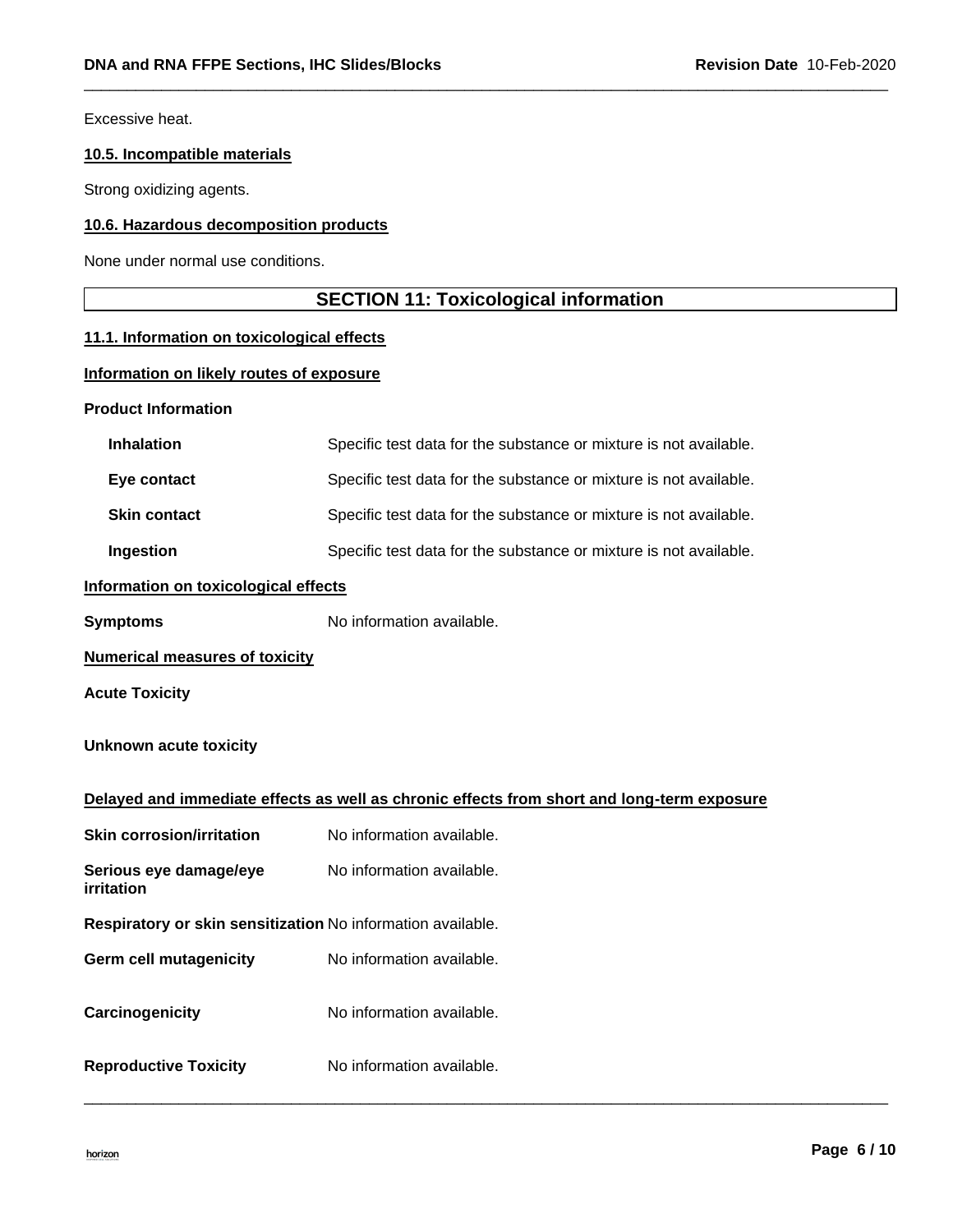| <b>STOT - single exposure</b> | No information available. |
|-------------------------------|---------------------------|
| STOT - repeated exposure      | No information available. |
| <b>Aspiration hazard</b>      | No information available. |

# **SECTION 12: Ecological information**

\_\_\_\_\_\_\_\_\_\_\_\_\_\_\_\_\_\_\_\_\_\_\_\_\_\_\_\_\_\_\_\_\_\_\_\_\_\_\_\_\_\_\_\_\_\_\_\_\_\_\_\_\_\_\_\_\_\_\_\_\_\_\_\_\_\_\_\_\_\_\_\_\_\_\_\_\_\_\_\_\_\_\_\_\_\_\_\_\_\_\_\_\_

## **12.1. Toxicity**

**Ecotoxicity No information available.** 

# **12.2. Persistence and degradability**

Persistence and Degradability No information available.

| 12.3. Bioaccumulative potential          |                           |  |
|------------------------------------------|---------------------------|--|
| <b>Bioaccumulation</b>                   | No information available. |  |
| 12.4. Mobility in soil                   |                           |  |
| <b>Mobility in soil</b>                  | No information available. |  |
| 12.5. Results of PBT and vPvB assessment |                           |  |
| PBT and vPvB assessment                  | No information available. |  |
| 12.6. Other adverse effects              |                           |  |
| Other adverse effects                    | No information available. |  |
|                                          |                           |  |

This product does not contain any known or suspected endocrine disruptors

# **SECTION 13: Disposal considerations**

## **13.1. Waste treatment methods**

| Waste from residues/unused<br>products | Dispose of in accordance with local regulations. Dispose of waste in accordance<br>with environmental legislation.              |
|----------------------------------------|---------------------------------------------------------------------------------------------------------------------------------|
| <b>Contaminated packaging</b>          | Empty remaining contents. Dispose of in accordance with federal, state and local<br>regulations. Do not reuse empty containers. |
| <b>Other Information</b>               | According to the European Waste Catalog, Waste Codes are not product specific,                                                  |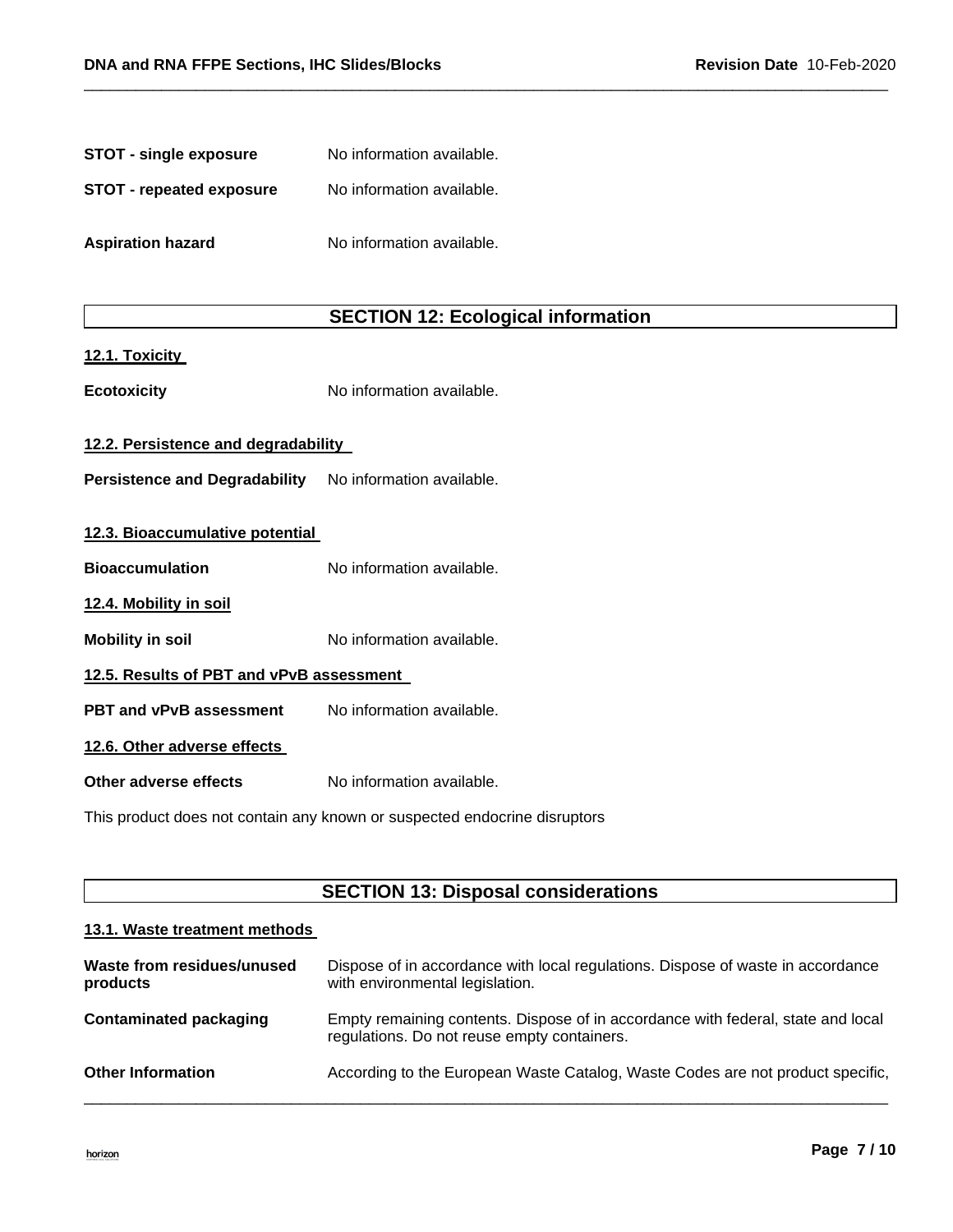but application specific. Waste codes should be assigned by the user based on the application for which the product was used.

# **SECTION 14: Transport information**

\_\_\_\_\_\_\_\_\_\_\_\_\_\_\_\_\_\_\_\_\_\_\_\_\_\_\_\_\_\_\_\_\_\_\_\_\_\_\_\_\_\_\_\_\_\_\_\_\_\_\_\_\_\_\_\_\_\_\_\_\_\_\_\_\_\_\_\_\_\_\_\_\_\_\_\_\_\_\_\_\_\_\_\_\_\_\_\_\_\_\_\_\_

# **IMDG**

|             | 14.1 UN Number<br>14.2 Proper Shipping Name<br><b>14.3 Hazard Class</b><br>14.4 Packing group<br><b>14.5 Marine Pollutant</b><br><b>14.6 Special Provisions</b><br>14.7 Transport in bulk<br>according to Annex II of<br><b>MARPOL and the IBC Code</b> | Not dangerous goods<br>Not regulated<br>Not regulated<br>Not regulated<br>Not applicable<br>None<br>No information available |
|-------------|---------------------------------------------------------------------------------------------------------------------------------------------------------------------------------------------------------------------------------------------------------|------------------------------------------------------------------------------------------------------------------------------|
| <u>RID</u>  |                                                                                                                                                                                                                                                         |                                                                                                                              |
|             | 14.1 UN-No.                                                                                                                                                                                                                                             | Not regulated                                                                                                                |
|             | 14.2 Proper Shipping Name                                                                                                                                                                                                                               | Not regulated                                                                                                                |
|             | 14.3 Hazard Class                                                                                                                                                                                                                                       | Not regulated                                                                                                                |
|             | <b>14.4 Packing Group</b>                                                                                                                                                                                                                               | Not regulated                                                                                                                |
|             | 14.5 Environmental hazard                                                                                                                                                                                                                               | Not applicable                                                                                                               |
|             | <b>14.6 Special Provisions</b>                                                                                                                                                                                                                          | None                                                                                                                         |
| <u>ADR</u>  |                                                                                                                                                                                                                                                         |                                                                                                                              |
|             | 14.1 UN-No.                                                                                                                                                                                                                                             | Not dangerous goods                                                                                                          |
|             | 14.2 Proper Shipping Name                                                                                                                                                                                                                               | Not regulated                                                                                                                |
|             | 14.3 Hazard Class                                                                                                                                                                                                                                       | Not regulated                                                                                                                |
|             | <b>14.4 Packing Group</b>                                                                                                                                                                                                                               | Not regulated                                                                                                                |
|             | 14.5 Environmental hazard                                                                                                                                                                                                                               | Not applicable                                                                                                               |
|             | <b>14.6 Special Provisions</b>                                                                                                                                                                                                                          | None                                                                                                                         |
| <b>IATA</b> |                                                                                                                                                                                                                                                         |                                                                                                                              |
|             | 14.1 UN Number                                                                                                                                                                                                                                          | Not dangerous goods                                                                                                          |
|             | 14.2 Proper Shipping Name                                                                                                                                                                                                                               | Not regulated                                                                                                                |
|             | 14.3 Hazard Class                                                                                                                                                                                                                                       | Not regulated                                                                                                                |
|             | 14.4 Packing group                                                                                                                                                                                                                                      | Not regulated                                                                                                                |
|             | 14.5 Environmental hazard                                                                                                                                                                                                                               | Not applicable                                                                                                               |
|             | <b>14.6 Special Provisions</b>                                                                                                                                                                                                                          | None                                                                                                                         |

# **SECTION 15: Regulatory information**

# **15.1. Safety, health and environmental regulations/legislation specific for the substance or mixture**

#### **European Union**

Take note of Directive 98/24/EC on the protection of the health and safety of workers from the risks related to chemical agents at work .

# **Authorizations and/or restrictions on use:**

\_\_\_\_\_\_\_\_\_\_\_\_\_\_\_\_\_\_\_\_\_\_\_\_\_\_\_\_\_\_\_\_\_\_\_\_\_\_\_\_\_\_\_\_\_\_\_\_\_\_\_\_\_\_\_\_\_\_\_\_\_\_\_\_\_\_\_\_\_\_\_\_\_\_\_\_\_\_\_\_\_\_\_\_\_\_\_\_\_\_\_\_\_ This product does not contain substances subject to authorization (Regulation (EC) No. 1907/2006 (REACH), Annex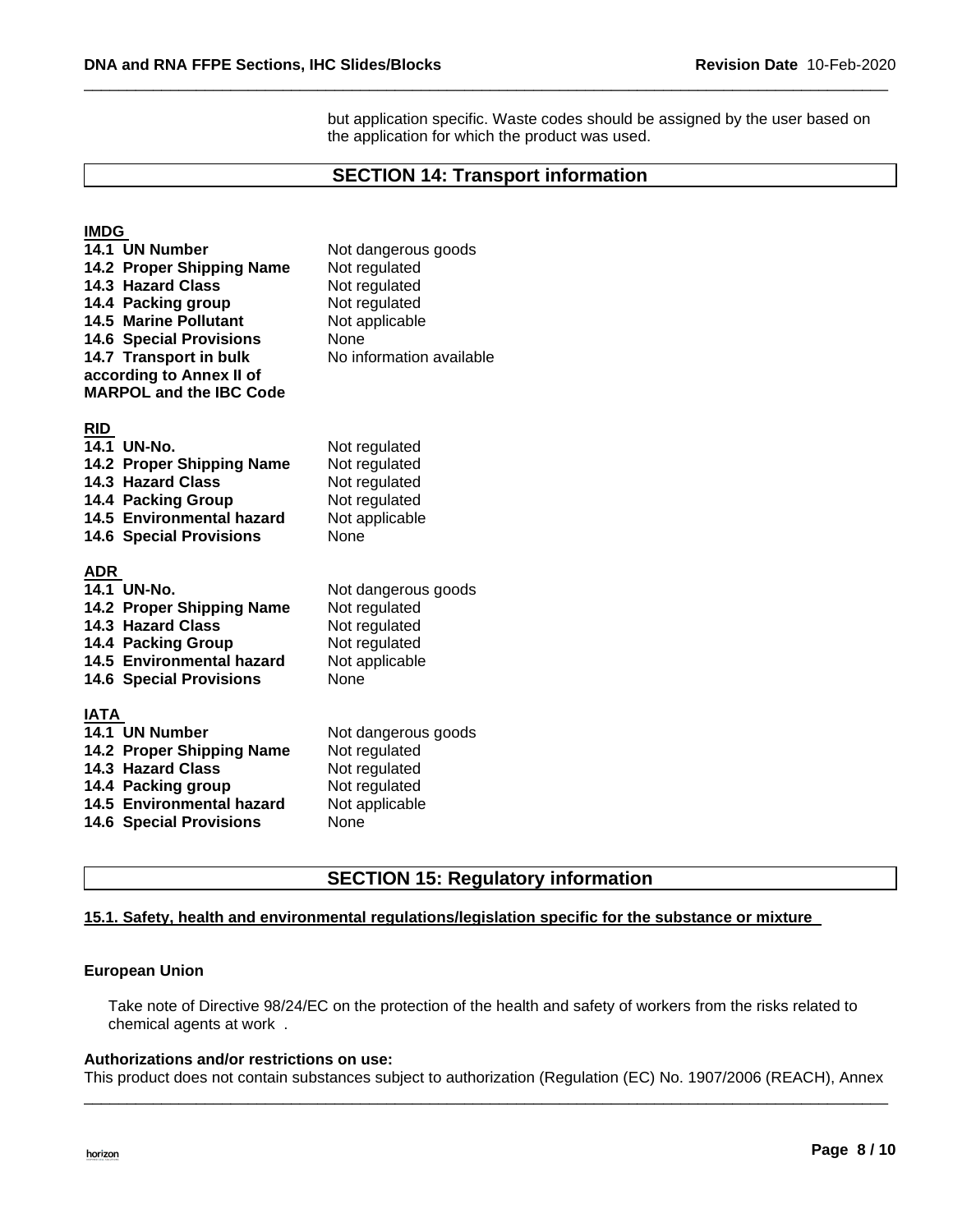XIV). This product does not contain substances subject to restriction (Regulation (EC) No. 1907/2006 (REACH), Annex XVII).

\_\_\_\_\_\_\_\_\_\_\_\_\_\_\_\_\_\_\_\_\_\_\_\_\_\_\_\_\_\_\_\_\_\_\_\_\_\_\_\_\_\_\_\_\_\_\_\_\_\_\_\_\_\_\_\_\_\_\_\_\_\_\_\_\_\_\_\_\_\_\_\_\_\_\_\_\_\_\_\_\_\_\_\_\_\_\_\_\_\_\_\_\_

#### **Persistent Organic Pollutants**

Not applicable.

## **Ozone-depleting substances (ODS) regulation (EC) 1005/2009** Not applicable.

#### **International Inventories**

| <b>TSCA</b>          | Contact supplier for inventory compliance status. |
|----------------------|---------------------------------------------------|
| <b>DSL/NDSL</b>      | Contact supplier for inventory compliance status. |
| <b>EINECS/ELINCS</b> | Contact supplier for inventory compliance status. |
| <b>ENCS</b>          | Contact supplier for inventory compliance status. |
| <b>IECSC</b>         | Contact supplier for inventory compliance status. |
| <b>KECL</b>          | Contact supplier for inventory compliance status. |
| <b>PICCS</b>         | Contact supplier for inventory compliance status. |
| <b>AICS</b>          | Contact supplier for inventory compliance status. |

**Legend** 

**TSCA** - United States Toxic Substances Control Act Section 8(b) Inventory **DSL/NDSL** - Canadian Domestic Substances List/Non-Domestic Substances List **EINECS/ELINCS** - European Inventory of Existing Chemical Substances/European List of Notified Chemical Substances **ENCS** - Japan Existing and New Chemical Substances **IECSC** - China Inventory of Existing Chemical Substances

**KECL** - Korean Existing and Evaluated Chemical Substances

**PICCS** - Philippines Inventory of Chemicals and Chemical Substances

**AICS** - Australian Inventory of Chemical Substances

# **15.2. Chemical safety assessment**

Chemical Safety Assessments have been carried out for these substances.

# **SECTION 16: Other information**

\_\_\_\_\_\_\_\_\_\_\_\_\_\_\_\_\_\_\_\_\_\_\_\_\_\_\_\_\_\_\_\_\_\_\_\_\_\_\_\_\_\_\_\_\_\_\_\_\_\_\_\_\_\_\_\_\_\_\_\_\_\_\_\_\_\_\_\_\_\_\_\_\_\_\_\_\_\_\_\_\_\_\_\_\_\_\_\_\_\_\_\_\_

## **Key or legend to abbreviations and acronyms used in the safety data sheet**

#### **Legend**

SVHC: Substances of Very High Concern for Authorization:

## **Section 8: EXPOSURE CONTROLS/PERSONAL PROTECTION**

| <b>TWA</b> | TWA (time-weighted average) | STEL | STEL (Short Term Exposure Limit) |
|------------|-----------------------------|------|----------------------------------|
| Ceiling    | Maximum limit value         |      | Skin designation                 |

| Key literature references and sources for data |             |  |  |  |
|------------------------------------------------|-------------|--|--|--|
| www.ChemADVISOR.com/                           |             |  |  |  |
| <b>Issuing Date</b>                            | 18-Feb-2019 |  |  |  |
| <b>Revision Date</b>                           | 10-Feb-2020 |  |  |  |